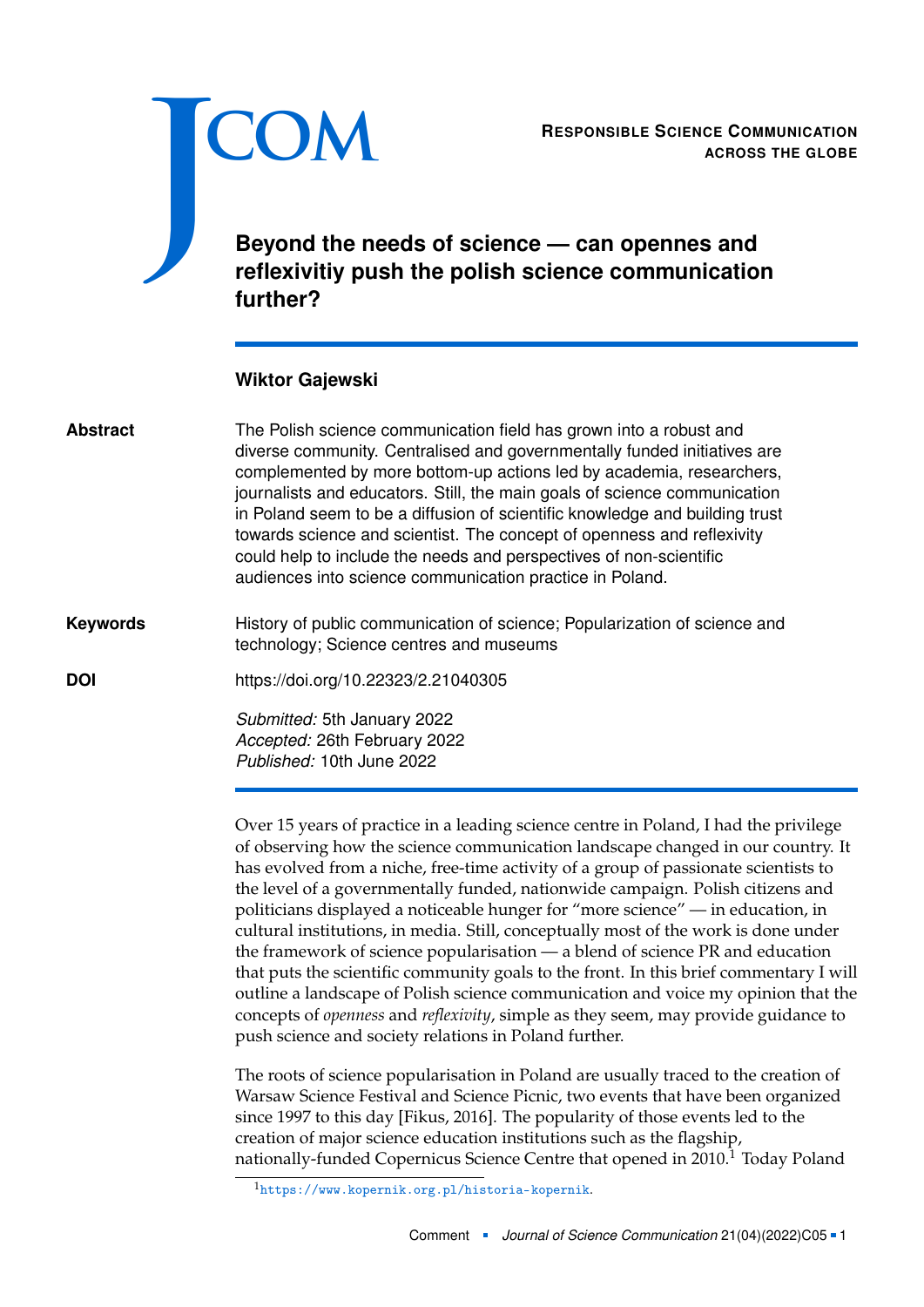has a growing network — consisting of 27 institutions of various sizes and organisational forms — of informal science engagement players, many of them united in the SPiN association.<sup>[2](#page-0-0)</sup> It connects science centres and museums with another strong informal learning movement in Poland — Children Universities and Universities of Third Age [Fikus, [2016\]](#page-2-0). In recent years similar initiatives were noticed by the Polish Ministry of Science and Higher Education (currently Ministry of Education and Science) that launched the SON programme (Społeczna Odpowiedzialność Nauki — Social Responsibility of Science) a funding scheme that supported access to informal science education and science popularisation in less connected towns and smaller communities in Poland.[3](#page-0-0) Currently the programme is focused on equipping 30 cultural and educational institutions across Poland with hands-on exhibitions created by the Copernicus Science Centre by  $2023.<sup>4</sup>$  $2023.<sup>4</sup>$  $2023.<sup>4</sup>$ 

In parallel to this centralised trend many new science communication actors appeared in the picture, some of them initiated by academic communities — for example Polish iteration of March for Science movement.<sup>[5](#page-0-0)</sup> The association "The Spokesmen of science"[6](#page-0-0) was created in 2016 with the aim of building more robust relations between media and researchers. The rise of internet personalities communicating science also did not omit Poland as well as the growth of organisations focused on factchecking in internet media [Warwas, Dzimińska and Krzewińska, [2021\]](#page-2-1). Still citizen science, while visible in the Polish science engagement landscape, as well as other participatory learning strategies are in the minority. While very robust and diverse, the science communication community in Poland is focused on propagating scientific knowledge and building trust towards science and scientists [Warwas, Dzimińska and Krzewińska, [2021\]](#page-2-1).

The openness and reflexivity modes explored by the RETHINK project could help find new science communication opportunities in Poland. Especially adopting more community-oriented approaches could yield interesting results. In my professional work we rarely investigated the actual needs of our multifaceted audiences, following what we and our scientific stakeholders deem important for people to know and to engage with.

One memorable opportunity I had to experience what openness could look like in science centre practice was reverting the amount of time in an event dedicated to experts' speaking or knowledge being presented to give space to participants' expression. In 2021 I ran an event called Reversed Science Cafe that took the well-known Science Cafe format and flipped it on its head. The topic and invited experts were focused on different views of GMO crops. But contrary to a typical science cafe, where first the expert speaks and then the audience ask questions, the situation was reverted. The experts came to the audience with questions and left room to formulate, discuss and voice their own opinions and even policy suggestions [Cieślińska, [2019\]](#page-2-2). Later this event became a flagship programme of the EU funded Sparks project and its methodology<sup>[7](#page-0-0)</sup> was developed further and

<sup>2</sup><https://stowarzyszeniespin.pl/czlonkowie-3>.

<sup>3</sup><https://naukadlaciebie.gov.pl/o-programie>.

<sup>4</sup><https://www.kopernik.org.pl/projekty-dofinansowane/sowa>.

<sup>5</sup><https://www.marszdlanauki.pl>.

<sup>6</sup><https://rzecznicynauki.pl>.

 $^{7}$ <https://www.ecsite.eu/activities-and-services/resources/sparks-toolkit>.